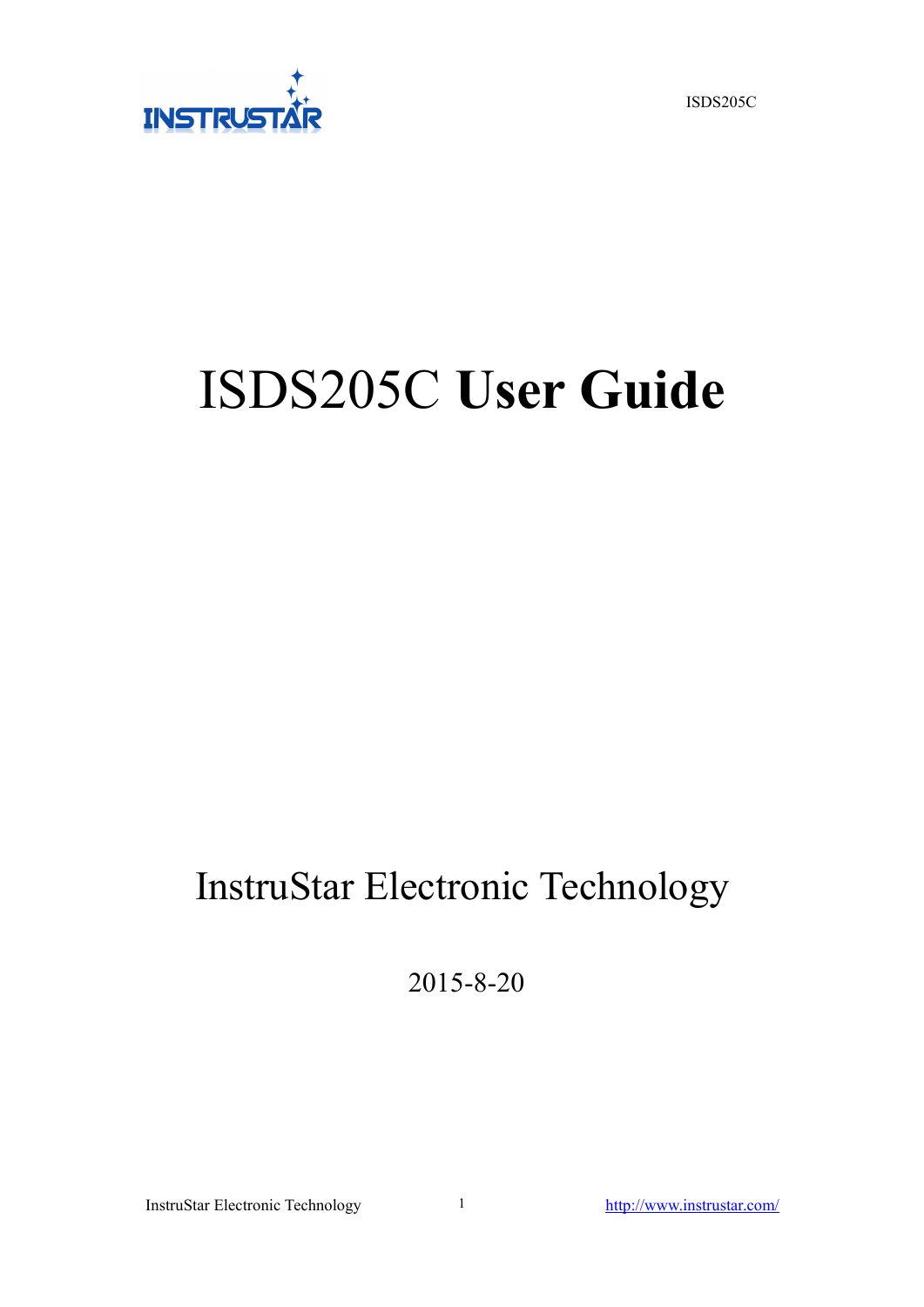

## **contents**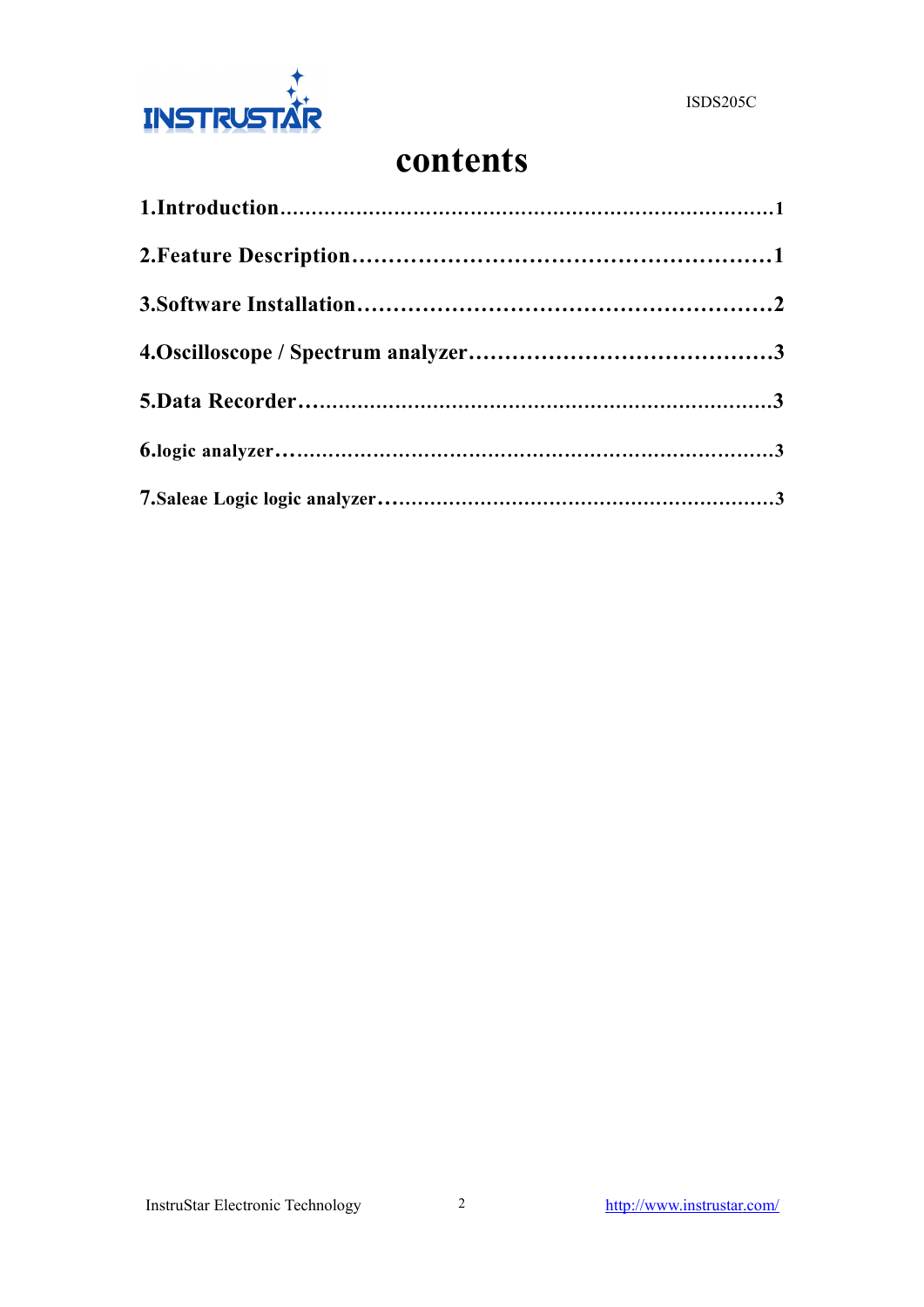ISDS205C



### **PC SYSTEM REQUIREMENTS**

- $\bullet$  Windows XP, Win7, Win8, Win10
- Pentium or higer processor
- USB2.0 High speed port.
- $\bullet$  512MB RAM
- **1GB** hard disk space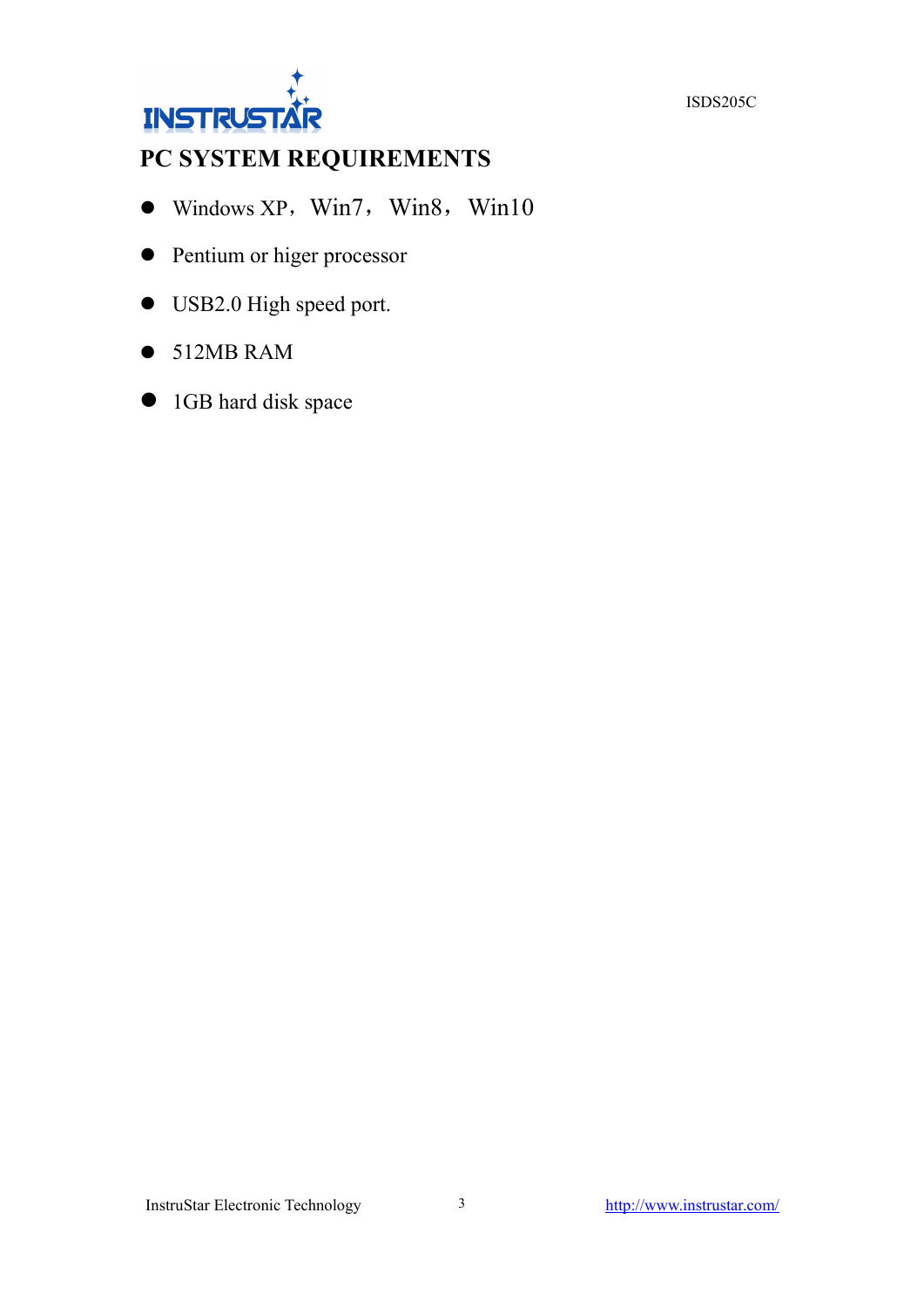

#### **1.Introduction**

ISDS205C dual-channel digital oscilloscope, with "low-cost, high-performance" as the design goals. well-designed bandwidth of 20M, 48M sampling rate, 2 channels, alternating support X-T and XY alternating pattern of two-channel virtual oscilloscope, spectrum analyzer, data recorder and logic analyzer. Logic analyzer support our Logic software and Saleae Logic 2 kinds of software, Saleae Logic supports SPI, IIC, UART, etc. 17 kinds protocol analysis. The device communicate with the PC via high speed USB2.0.

| Digital oscilloscope | Spectrum analyzers | Data recorder | Logic Analyzer |
|----------------------|--------------------|---------------|----------------|
|                      |                    |               |                |

#### **2.Feature Description**

| <b>Digital oscilloscope</b> |                                                               |
|-----------------------------|---------------------------------------------------------------|
| <b>Channels</b>             | $\overline{2}$                                                |
| Impedance                   | $1M\Omega$ 25pF                                               |
| Coupling                    | AC/DC                                                         |
| <b>Vertical resolution</b>  | 8Bit                                                          |
| Gain range                  | $-6V \sim 6V$ (probe X1)<br>$-60V \sim 60V$ (probe X10)       |
| Vertical accuracy           | $\pm 3\%$                                                     |
| Timebase range              | $1ns-20s$                                                     |
| <b>Input Protection</b>     | Diode, 50Vpk                                                  |
| <b>Autoset</b>              | Yes(10Hz to 20MHz)                                            |
| <b>Trigger Mode</b>         | Auto, Normal and Signal                                       |
| <b>Trigger Type</b>         | No. Rising edge, Falling edge,<br>Rising edge or Falling edge |
| <b>Trigger level</b>        | Yes                                                           |
| <b>Trigger Source</b>       | CH1, CH2                                                      |
| <b>Buffer Size</b>          | 1MB/CH                                                        |
| <b>Bandwidth</b>            | 20MHz                                                         |
| Max sample                  | 48MS/s                                                        |
| <b>Vertical mode</b>        | CH1, CH2, ADD, SUB, MUL                                       |
| <b>Display Mode</b>         | X、Y-T 和 X-Y                                                   |
| measurements                | Yes                                                           |
| <b>Wave save</b>            | Osc(Private), Excel and Bmp                                   |

InstruStar Electronic Technology <http://www.instrustar.com/>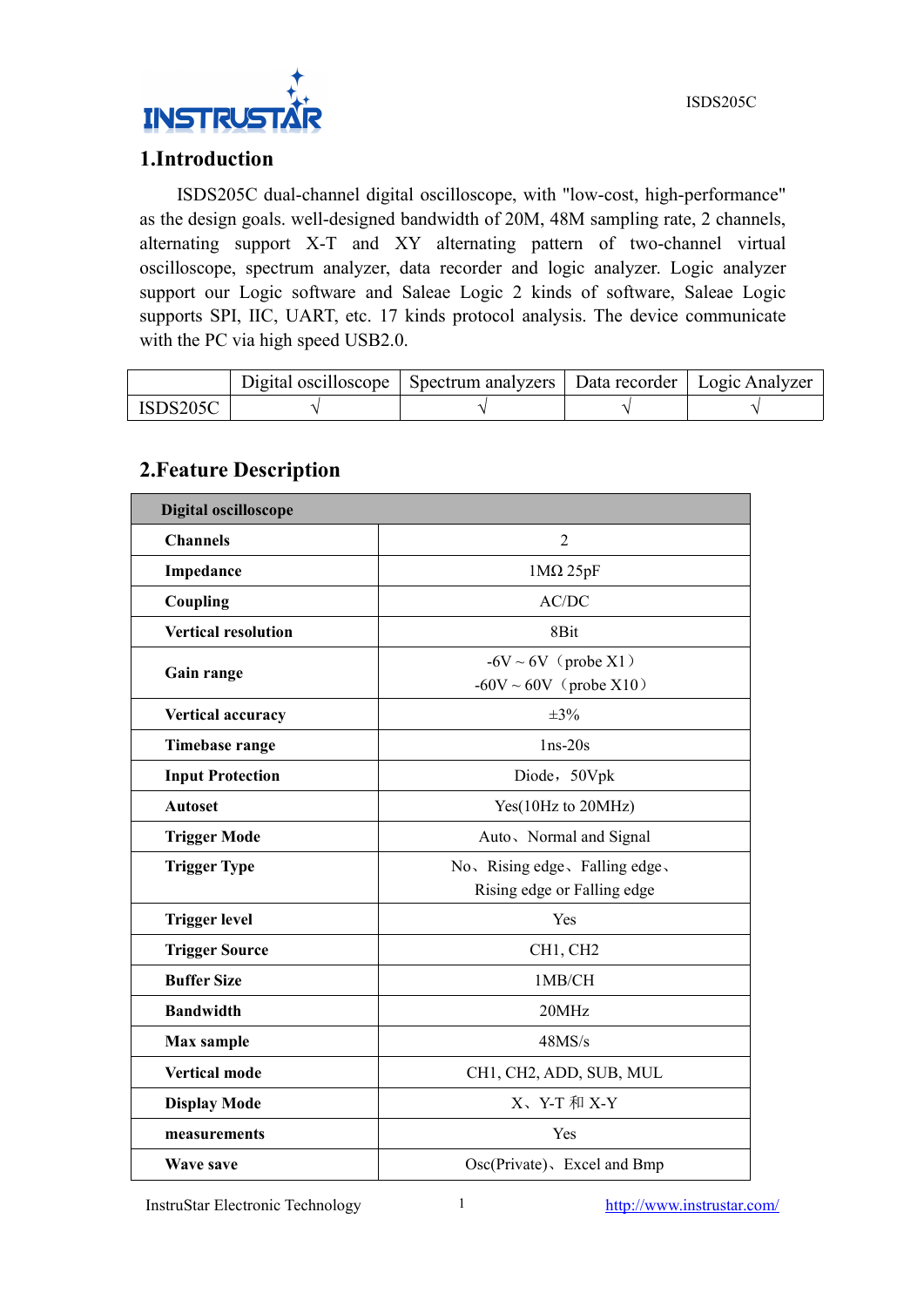

| <b>Spectrum analyzers</b> |                                                                                                                                                                                                                                                                                                                                                                                                                |  |
|---------------------------|----------------------------------------------------------------------------------------------------------------------------------------------------------------------------------------------------------------------------------------------------------------------------------------------------------------------------------------------------------------------------------------------------------------|--|
| <b>Channels</b>           | $\overline{2}$                                                                                                                                                                                                                                                                                                                                                                                                 |  |
| <b>Bandwidth</b>          | 20MHz                                                                                                                                                                                                                                                                                                                                                                                                          |  |
| <b>Algorithm</b>          | $FFT(18 \text{ windows})$ , correlation                                                                                                                                                                                                                                                                                                                                                                        |  |
| <b>FFT</b> points         | 8-1048576/CHN                                                                                                                                                                                                                                                                                                                                                                                                  |  |
| <b>FFT</b> measure        | Harmonic(1-7), SNR, SINAD, ENOB, THD, SFDR                                                                                                                                                                                                                                                                                                                                                                     |  |
| <b>Filter processing</b>  | FIR filter supports arbitrary range of frequency<br>sampling method, and Rectangle, bartlett, triangular,<br>cosine, hanning, bartlett hanning, hamming, blackman,<br>blackman Harris, tukey, Nuttall, FlatTop, Bohman,<br>Parzen, Lanczos, kaiser, gaussand dolph chebyshev,<br>window method design.<br>IIR filter support "Butterworth", "Chebyshev I",<br>"Chebyshev II", "Elliptic" type of filter design |  |

**Note: The oscilloscope factory calibration, if you are not satisfied with the measurements, canmanual calibration, the specific reference oscilloscope instructions.**

| Data recorder              |                                                    |
|----------------------------|----------------------------------------------------|
| <b>Channel</b>             | 2                                                  |
| Impedance                  | $1\text{M}\Omega$ 25pF                             |
| Coupling                   | AC/DC                                              |
| <b>Vertical resolution</b> | 8Bit                                               |
| Gain range                 | $-6V \sim 6V$ (probe X1)                           |
|                            | $-60V \sim 60V$ (probe X10)                        |
|                            | 1 channel : $1K\sim24M$ Hz                         |
| <b>Sample</b>              | 2 channel : $1K~16M Hz$                            |
| <b>Save File</b>           | The maximum 4G, recording time associated with the |
|                            | sampling rate                                      |

**Note: The specific speed recorder with computer processing speed, and if use high sampling rate, the situation may break.**

| <b>Logic Analyzer</b> |                                |
|-----------------------|--------------------------------|
| <b>Channel</b>        | 16                             |
| <b>Sample</b>         | 8 channel: 250K~24M Hz         |
|                       | 16 channel: $250K \sim 16M$ Hz |
| Sample points         | $1M-2GB$                       |

Saleae Logic **Logic Analyzer**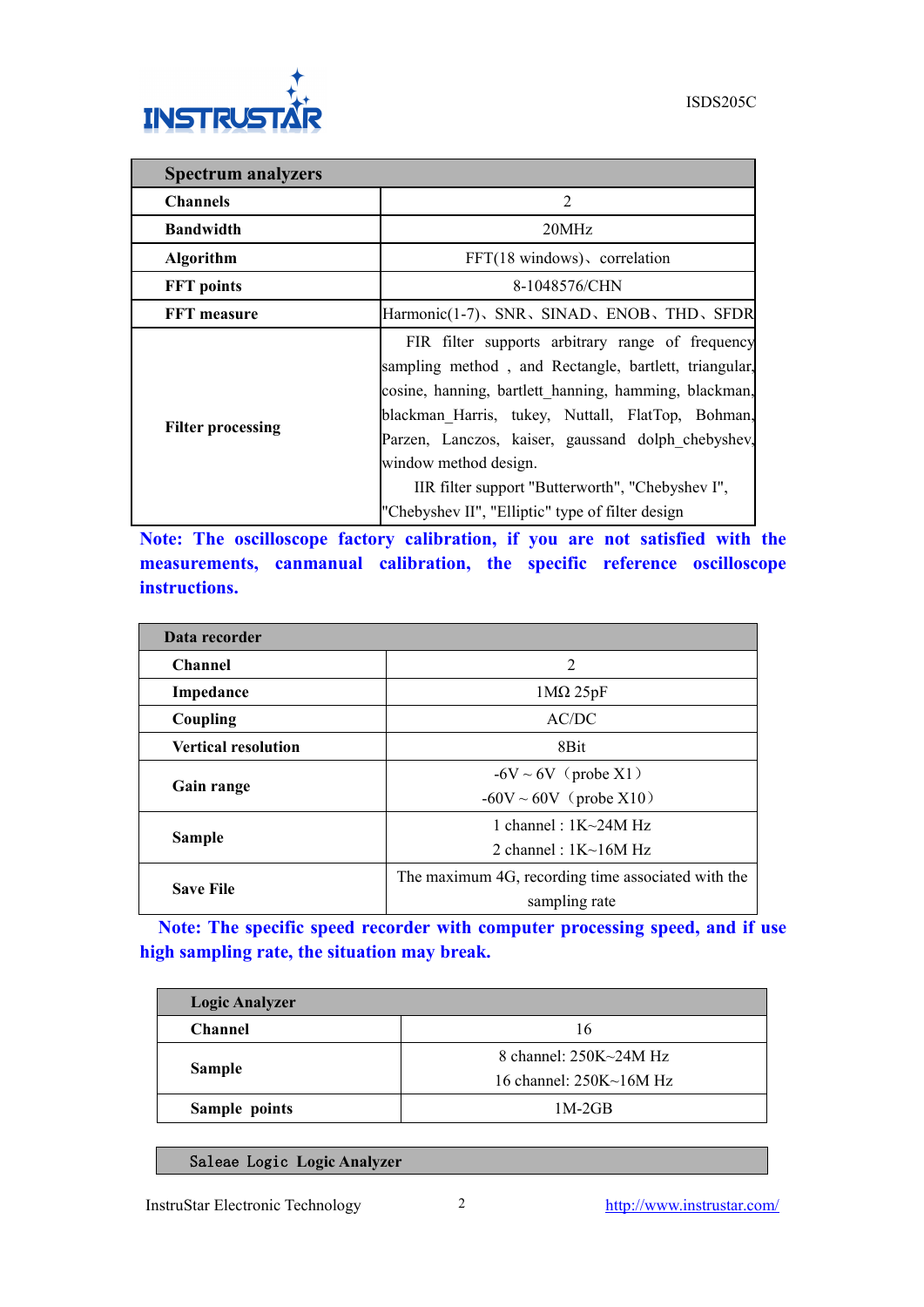

| <b>Channel</b>           |                                               |
|--------------------------|-----------------------------------------------|
| <b>Sample</b>            | $25K-24M$ Hz                                  |
|                          | Atmel SWI, BiSS C, SPI, I2C, CAN, UART,       |
| <b>Protocol Analyzer</b> | I2S/PCM、DMX-512、JTAG、LIN、Manchester、          |
|                          | 1-WIRE, UNI/O, Simple Parallel, MDIO, USB1.1, |
|                          | PS/2 Keyboard/Mouse                           |
| <b>Sample points</b>     | 1MB~10TB                                      |

#### **3.Software Installation**

Please refer to the "Software and Driver Installation.pdf".

#### **4.Oscilloscope / Spectrum analyzer**

Please refer to the "Multi VirAnalyzer User Guide.pdf", "Digital storage oscilloscope (Professional Version).pdf" and "Digital storage oscilloscope (Simplified Version).pdf".

#### **5.Data Recorder**

Please refer to the "Data Recorder.pdf".

#### **6.Logic Analyzer**

After the success of USB devices, data recoder, equipment selection drop-downcombo box will appear ISDS205C(1.0) (N) option, choose a good future, the interface in Figure 6.1.

#### 6**.1 Basic control**

#### 6.1.1 Channel Control

Start or Stop Capture.

#### 6.1.2 Channel Num

Set the num of the channels to be collected.

#### 6.1.3 Sample Length

Set the length of the data to be collected.

#### 6.1.4 Sample

Select the speed of data collection.

#### 6**.2 Record**

Click the lower right corner "data record", the interface  $\frac{\text{Data Record}}{\text{Data Proof}}$ appears in Figure 6.2. Can display the recorded file. Double click  $\Box$  Logic Analyzer (Default D the corresponding file, you can load, view the collected data.

#### **7.Saleae Logic logic analyzer**

The device to support Saleae Logic software, the development of the hardware above appropriated Saleae Logic position. Plugged into the USB, the software automatically recognizes and displays the Connected. Interface shown in Figure

#### 7.1

More information, please view Saleae Logic software instructions, is located in "\Saleae Logic\Logic Guide.pdf"





250K

 $Sample(Hz)$ 



Figure 6.2 data record